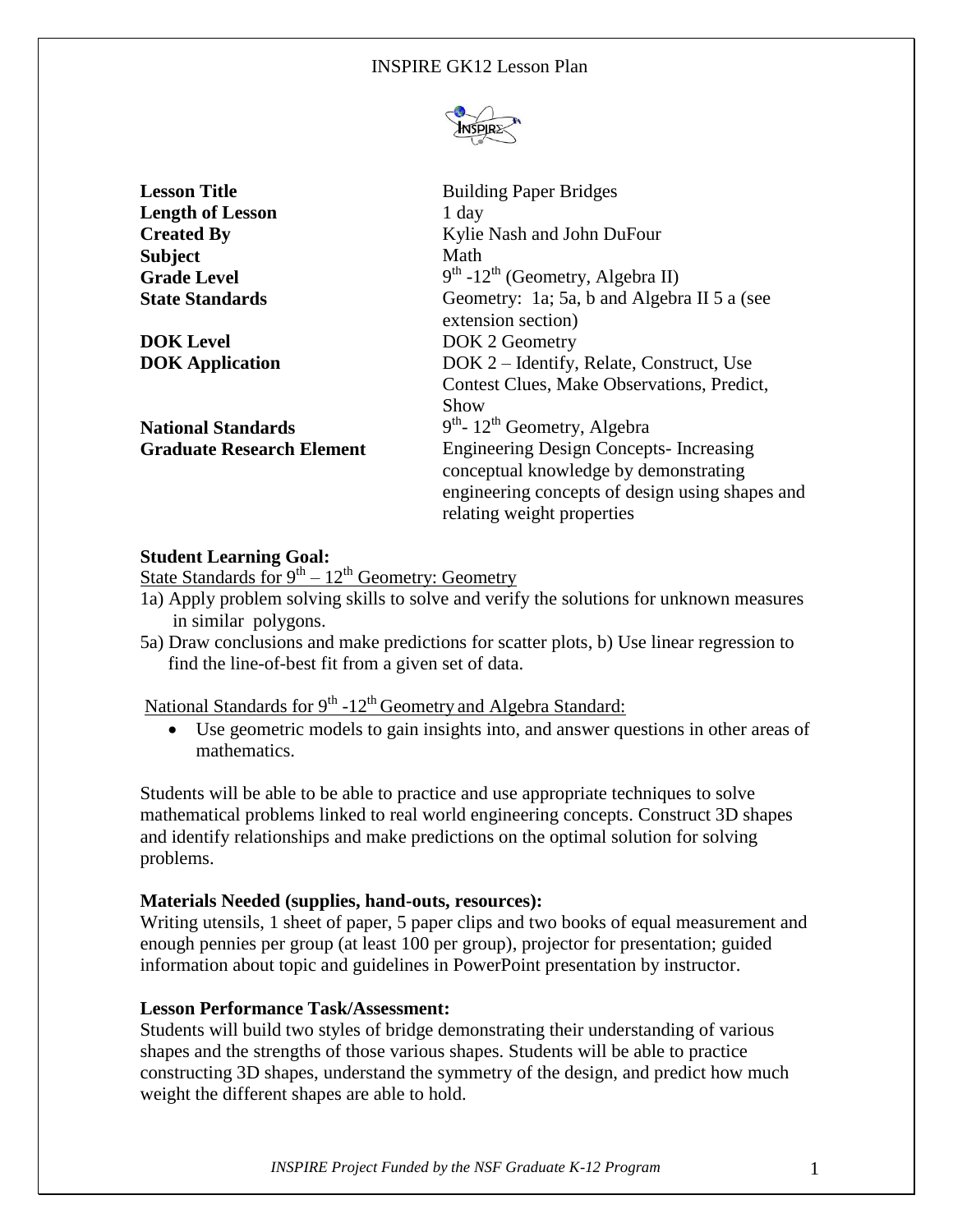

## **Lesson Relevance to Performance Task and Students:**

Allowing students to construct bridges based on their design ideas will help build their critical thinking skills and enhance their problem solving skills for determining how to make the structure able to hold the most weight. Simulating real world applications will help strengthen math skills and engineering design concepts to students as well as how math, specifically geometry can be applied to real world applications. Increase understanding the function follows form of how different geometric shapes and designs are stronger than others. Through the use of hands on activities to synthesize and interpret concepts learned in the classroom.

#### **Anticipatory Set/Capture Interest:**

Students will be divided into groups of 3 to 4 and told that they are part of a team of civil engineers and have been selected to participate in a contest to build the cities next bridge. The team with the best design, able to hold the most weight will win the contest and their bridge will be built in the city with their names written on the bridge. Students will then be introduced to different bridge styles by showing photos of existing bridges and showing different construction types as well as what kinds of conditions need to be considered when building a bridge.

### **Guided Practice:**

The instructor will give an introduction to types of bridges and discuss how the weight is distributed on the various types of bridges based on the particular shape of the bridge. Then the instructor will pose questions concerning engineering design considerations for various structures, symmetry, shapes and weight distribution of the different shapes. The instructor will discuss how this application can be applied to other real world applications. The instructor will also lead the discussion using the questions listed below:

- 1.How many of you know what a civil engineer or structural engineer does?
- 2.What shapes are used to build bridges?
- 3.What type of terrain is involved with a bridge?
- 4.Required clearances. Do boats need to go under the bridge?
- 5.How many lanes? What will go over the bridge?
- 6.What materials/technology is available?
- 7.Environmental and Weather related conditions and impact.

The instructor will then provide the guidelines and rules for building the bridge described below.

Guidelines:

- Bridge must span 8.5 inches.
- $\bullet$  Nothing will go under the bridge.
- $\triangle$  The bridge must span 2 books.
- $\triangle$  The bridge must hold 100 pennies.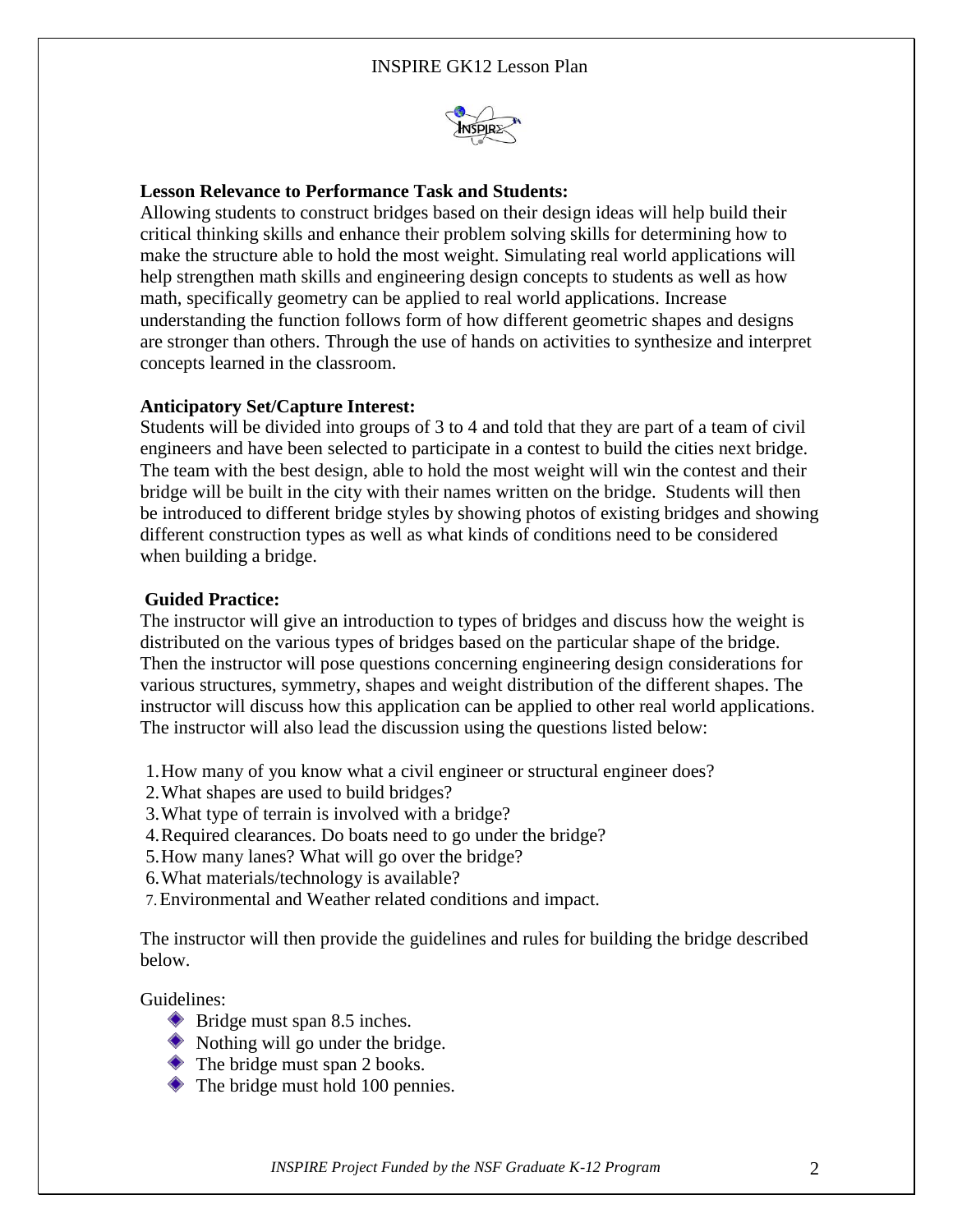

### **Rules:**

- You may fold, wrap, crease, or roll your sheet of paper in any way.
- **Paper clips may only touch the paper bridge not the books.**
- All pennies must be between the two books.
- The paper may only touch the 2 books.

The students will be instructed to build their bridges based on the above guidelines and rules. Each team will add pennies to their bridge one at a time until the bridge collapses. Record the number of pennies the bridge held until it collapsed. After the students shave built their bridges then the instructor can lead the discussion on why their bridges collapsed as well as how many pennies each held before it collapsed. The instructor or student can report each team's number of pennies and folds on the board, to keep the completion going.

Many students should not be able to hold 100 pennies. The instructor should introduce the idea of the accordion style model for the bridge. The instructor should reinforce the idea of how triangles are the strongest shapes and how several together are even stronger. Most students will identify with making paper fans made in childhood rather than an accordion. Then the instructor should instruct them to build a new bridge based on the fan style. The goal is to hold more than 100 pennies and count the number of folds. The paper must be folded on the long edge and in order to have 4 fold the paper must be folded 5 times.

\*\*Students can be given several sheets of paper to keep trying their designs, but check to make sure only one sheet is being used at a given time for both parts of the activity.

### **Independent Practice:**

A. Students will divide into groups and first build bridges based on any style and shape they choose, using one of the initial 4 shapes described by teacher. Each team will add pennies to their bridge one at a time until the bridge collapses. Record the number of pennies the bridge held until it collapsed. Students will discuss why their bridges collapsed with the number of pennies it held. They should recognize that their bridge structures don't have an even distribution of support. The winner can be determined by calculating the penny to fold ratio, and the team with the highest ratio wins.

B. Once the students have been introduced to the accordion style bridge, then they will build new bridges based on these criteria to determine the max number of folds holds the most pennies. The teams for the groups can be kept the same as the first part of the activity and they compete to win for the highest number of folds and pennies. The teams may also be grouped into specific teams shown below depending on time not to determine a winner or get a prize. Either team will add pennies to their bridge until the bridge collapses and report the number of pennies and number of folds the structure held before it collapsed.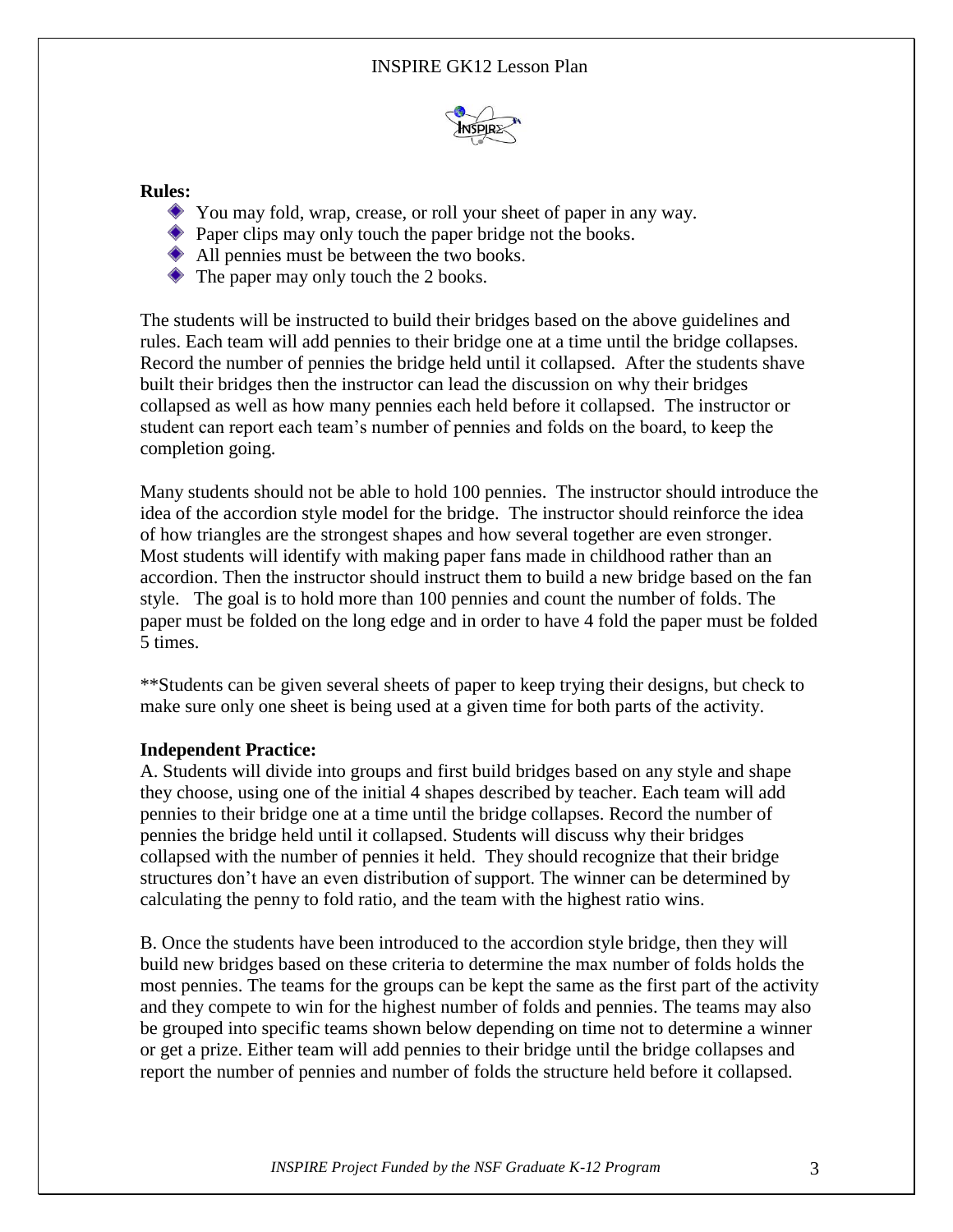

Make bridges using the accordion style to determine max number of folds and pennies based on non-competing teams:

- Team 1: 3 fold bridge
- Team 2: 6 fold bridge
- Team 3: 9 fold bridge
- Team 4: 12 fold bridge
- Team 5: 15 fold bridge
- Team 6: 18 fold bridge
- Team 7: 21 fold bridge
- Team 8 will find the maximum number of accordion folds that a single sheet of paper can have.

They will add pennies to their bridge until the bridge collapses and report the number of pennies and number of folds the structure held before it collapsed.

### **Remediation and/or Enrichment:**

### Remediation:

Individual IEP, shorten activity and let students build bridges using only either only the 4 types of bridge designs or the accordion style and discuss the reasons for success or failure, individual assistance. They will add pennies to their bridge until the bridge collapses and report the number of pennies or number of folds the structure held before it collapsed.

Enrichment/Extension  $2^{nd}$  Day:

State Standards for  $9^{th} - 12^{th}$  Algebra II: Data Analysis & Probability

DOK 3 Algebra II (extension)

5a) Through the use of technology, use scatter plots and linear and quadratic regression analysis to determine an appropriate function to model real life data.

Introduce Algebra II concepts, use scatter plots and linear and quadratic regression analysis to determine an appropriate function to model real life data. Let students collect data to and teacher will create scatter plots of the data to look at patterns from the accordion style 8 team using 3 tests data points.

x axis folds

y axis=pennies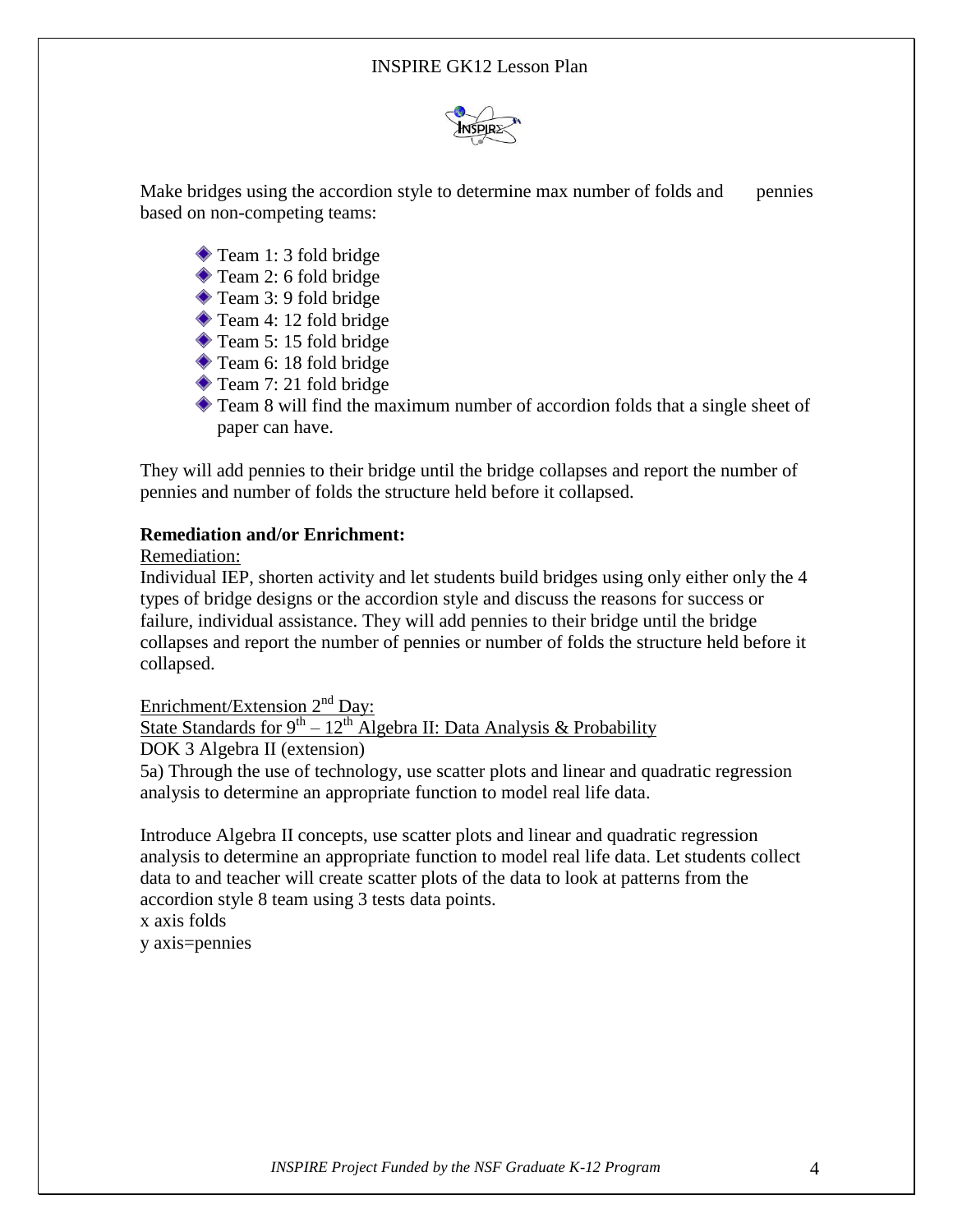### INSPIRE GK12 Lesson Plan



| team                    | # of<br>folds | test $1$ :<br>held | test $2$ :<br>pennies pennies pennies<br>held | test 3:<br>held |
|-------------------------|---------------|--------------------|-----------------------------------------------|-----------------|
| 1                       |               |                    |                                               |                 |
| $\overline{\mathbf{c}}$ |               |                    |                                               |                 |
| 3                       |               |                    |                                               |                 |
| $\overline{4}$          |               |                    |                                               |                 |
| 5                       |               |                    |                                               |                 |
| 6                       |               |                    |                                               |                 |
| $\overline{7}$          |               |                    |                                               |                 |
| 8                       |               |                    |                                               |                 |

Analyzing the original scatter plot shows that an accordion design provides a diminishing return.

- See that there is a maximum number of folds, after which, the bridge begins to weaken as folds are added.
- The function has a maximum value.
- At a point, as folds increase, the paper becomes more flat!

Next, the students can enter the data into their calculator and complete the following regression analyses.

- Quadratic regression; generate an equation.
- $3<sup>rd</sup>$  degree regression; generate an equation.
- 4<sup>th</sup> degree regression; generate an equation.
- ◆ Logarithmic regression; generate an equation.

The regression equations can be plotted here:

<http://graph.seriesmathstudy.com/graphictool.htm>

The instructor should ask the students questions and lead the discussion in investigating these questions.

- Which equation best models the collected bridge data?
- $\bullet$  This best equation can now be used to make future decisions about accordion paper bridge building.
- In this fashion, engineers generate formulas that are used to guide their work!

Then the instructor should ask:

 $\bullet$  How can we modify our equation to increase safety?